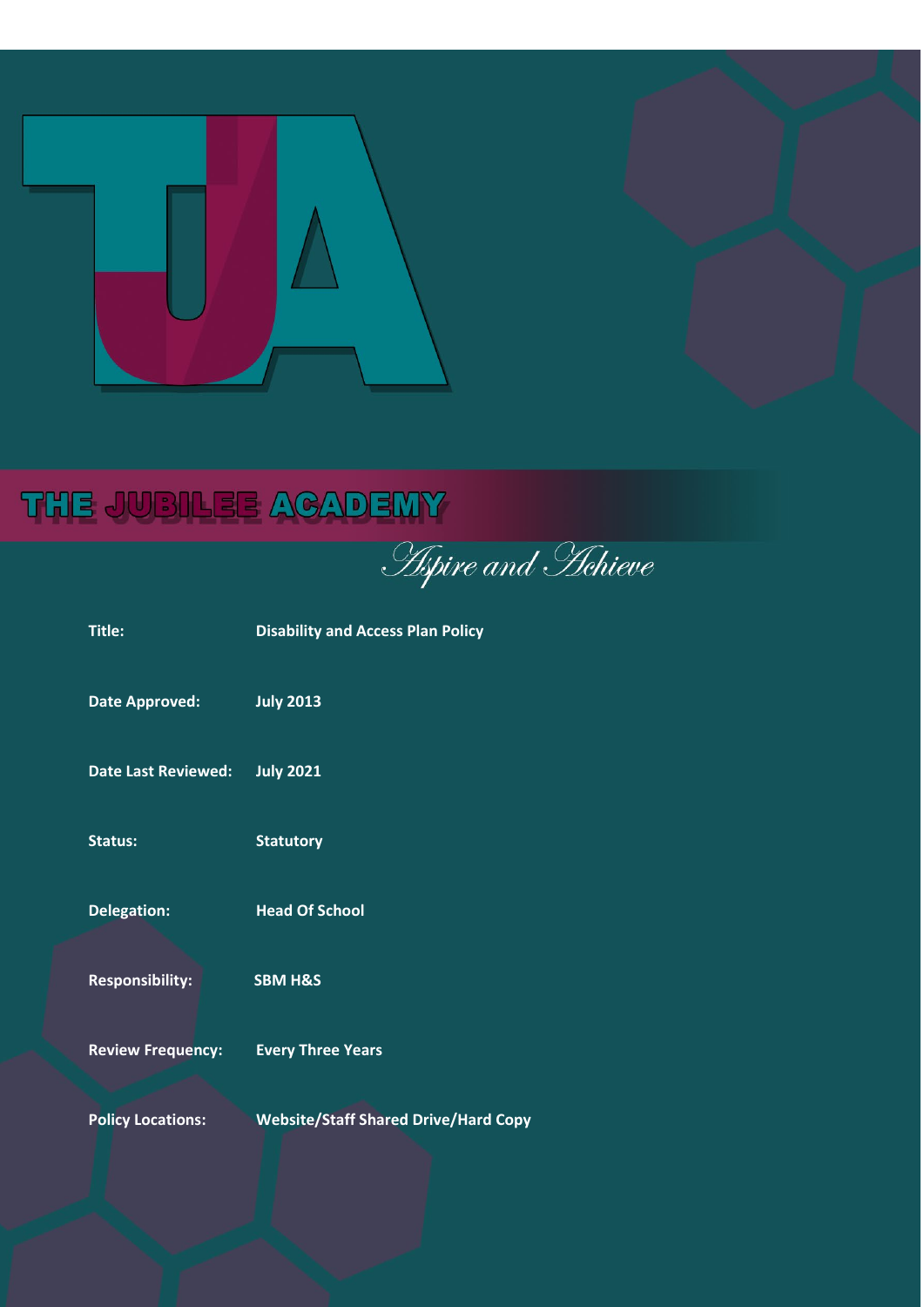



# **Disability Policy**

Aspire and Achieve

# **Statement of intent**

The Jubilee Academy takes its legal duty to be non-discriminatory towards disabled students and to provide equal access and opportunity to the curriculum very seriously.

We aim to:

- To ensure that all members of The Jubilee Academy community respects the rights of disabled students, to have equal access to the curriculum, extra-curricular opportunities and other services;
- Equally value and encourage all students;
- Foster positive attitudes towards disability within our community;
- Notwithstanding the above, and The Jubilee Academy's desire to enrich the lives of all our students by pursuing an inclusive policy towards all students which reflects the diversity of the outside world and our values, The Jubilee Academy places equal importance on ensuring that no student's education and progress is impaired by the behaviour of another student.

#### **Admission to the school**

- Depends upon a student meeting The Jubilee Academy's entry criteria;
- The Jubilee Academy will educate and develop a disabled student to the best of his/her potential and in line with the general standards achieved by the student's peers;
- The Jubilee Academy policy is to apply these criteria to all students and potential students, regardless of any disability of which it is made aware by parents/carers or partner schools and commissioners. The Jubilee Academy has a legal obligation to make reasonable adjustments not to put any disabled student or potential student at a substantial disadvantage compared with other students who are not disadvantaged because of disability;
- The Jubilee Academy requires parents/carers to inform The Jubilee Academy in respect of the disability of a prospective student;
- In assessing any student or prospective student, The Jubilee Academy may take such advice and require such assessments for example, an Educational Psychologist's report, and recommendations as it regards as appropriate;
- With prior notification of disability, supported by the recommendation of an Educational Psychologist's report, The Jubilee Academy may allow some extra time in the entrance exam for prospective students with a disability.

### **Physical access**

Like many secondary schools, The Jubilee Academy 'policy' of subject areas with designated classrooms, requires students to move around the site, necessitating the use of steps or stairs in the building to access classrooms. Students with impaired mobility will, if necessary, make use of the lift but only when accompanied by a member of staff.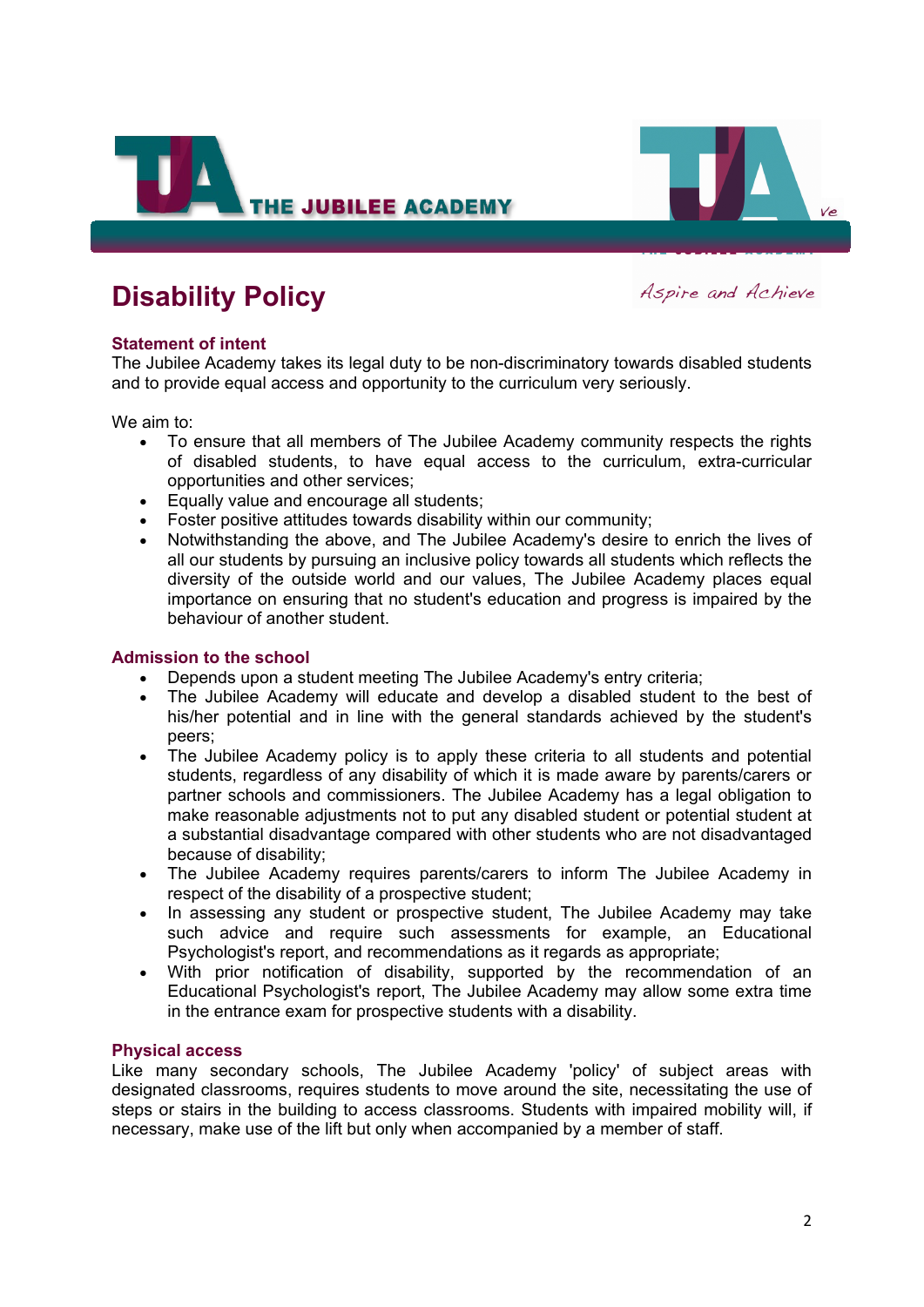The Access Plan seeks to continually improve physical access within the constraints of local planning permission and budgetary impact.

# **Education**

- Staff will continue to be made aware of students with a disability or special Educational Needs by the SENCO;
- Staff will continue to be made aware of strategies to make 'reasonable adjustments' within the classroom so as not to place disabled students at a substantial disadvantage in accessing the curriculum. Such strategies will be included in students individual education plans;
- Staff will need to adapt their teaching to the learning patterns of all the students according to their abilities and needs. Such differentiation should be reflected in subject/learning area schemes of work;
- The implementation of reasonable adjustments to classroom management, teaching and expectations, should not prejudice the progress of other students, nor their Health and Safety (e.g. labs, workshops, sports equipment).

#### **Sporting and recreational activities**

- The Jubilee Academy will continue to provide equal access to all school activities for disabled students, within the constraints of the physical nature of the site, the budgetary costs, the health and safety implications and difficulties of supervision;
- Individual risk assessment and management strategies will be provided for disabled students engaged in Jubilee Academy trips, visits or activities.

#### **Welfare awareness**

- Staff and students are to be made aware of disability and understand its effects and accept and support disabled students as part of Jubilee Academy life (for example, through PSHRE and Assembly);
- Appropriate staff Inset will be provided on a regular basis to enhance understanding of disability, the need for making reasonable adjustments in compliance with our legal duties and to improve our educational provision;
- The Jubilee Academy's equal opportunities, preventing bullying and behaviour policies will be updated to reflect inclusiveness and the difficulties faced by disabled students, thereby continuously enhancing understanding and integration;
- The Jubilee Academy will agree with parents/carers appropriate regular means of communication with regard to the student's progress, behavioural issues and the effects of any medication.

#### **Monitoring, evaluation and review**

This effectiveness of this policy will be regularly monitored and reviewed through the school's self-evaluation schedule.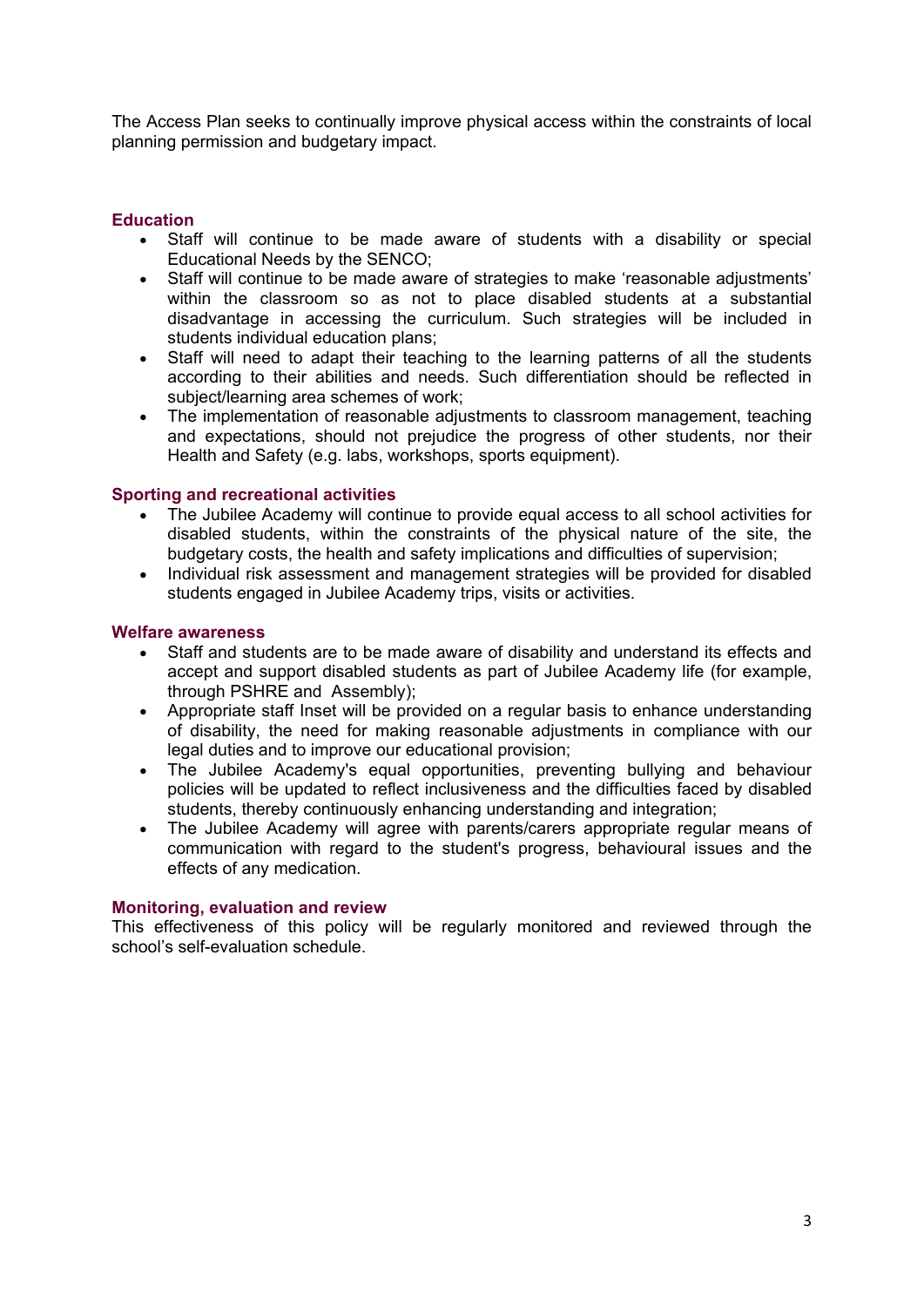

| Target                                                                                                              | <b>Tasks</b>                                                                                                                                                                                                                                                                                                                                                                                                                                      | Timescale                                                                               | Resources                                               | Responsibility                        | Monitoring           | Success Criteria                                                                                             |
|---------------------------------------------------------------------------------------------------------------------|---------------------------------------------------------------------------------------------------------------------------------------------------------------------------------------------------------------------------------------------------------------------------------------------------------------------------------------------------------------------------------------------------------------------------------------------------|-----------------------------------------------------------------------------------------|---------------------------------------------------------|---------------------------------------|----------------------|--------------------------------------------------------------------------------------------------------------|
| REFERRAL, TRANSITION<br>and INDUCTION<br>Ensure information provided to<br>students with Disability                 | • Referral meeting held with main<br>school to determine if TJA can meet<br>the needs on the basis of the<br>impairment (s) of disabled students<br>• Commissioning of support for the<br>personal care of disabled students<br><b>-Transition meeting held with</b><br>parents/carers and students with<br>disability to share information of<br>support<br>Induction programme adapted<br>accordingly, to support students with<br>disabilities | Ongoing.                                                                                | referral,<br>transition<br>and<br>induction<br>meetings | All Senior Leaders                    | S.L.T.<br>Governors. | Smooth transition and induction for<br>students with disabilities<br>Positive outcomes for disabled students |
| <b>ACCESS TO CURRICULUM</b><br>Ensure access to computer<br>technology appropriate for<br>pupils with disabilities. | • Adaptation and access to ICT<br>equipment as required to support<br>Pupils with disabilities.<br>• Purchase software as required to<br>support pupils with disabilities.                                                                                                                                                                                                                                                                        | As required -<br>unless needs<br>of pupils in<br>school require<br>immediate<br>action. | As and when<br>required                                 | All Senior Leaders,<br>Teaching staff | S.L.T.<br>Governors. | Access to appropriate computer<br>technology will be improved for all<br>Disabled pupils.                    |
| ACCESS TO CURRICULUM<br>Reflect identified areas of need<br>in lesson planning and delivery.                        | • Specific staff training access<br>depending on the impairments of<br>disabled students in order to improve<br>access to curriculum<br>· Purchase of resources to increase<br>student participation.                                                                                                                                                                                                                                             | Ongoing.                                                                                | Curriculum<br>area plans.                               | All staff.                            | S.L.T.<br>Governors. | Improved access to curriculum for all<br>pupils.                                                             |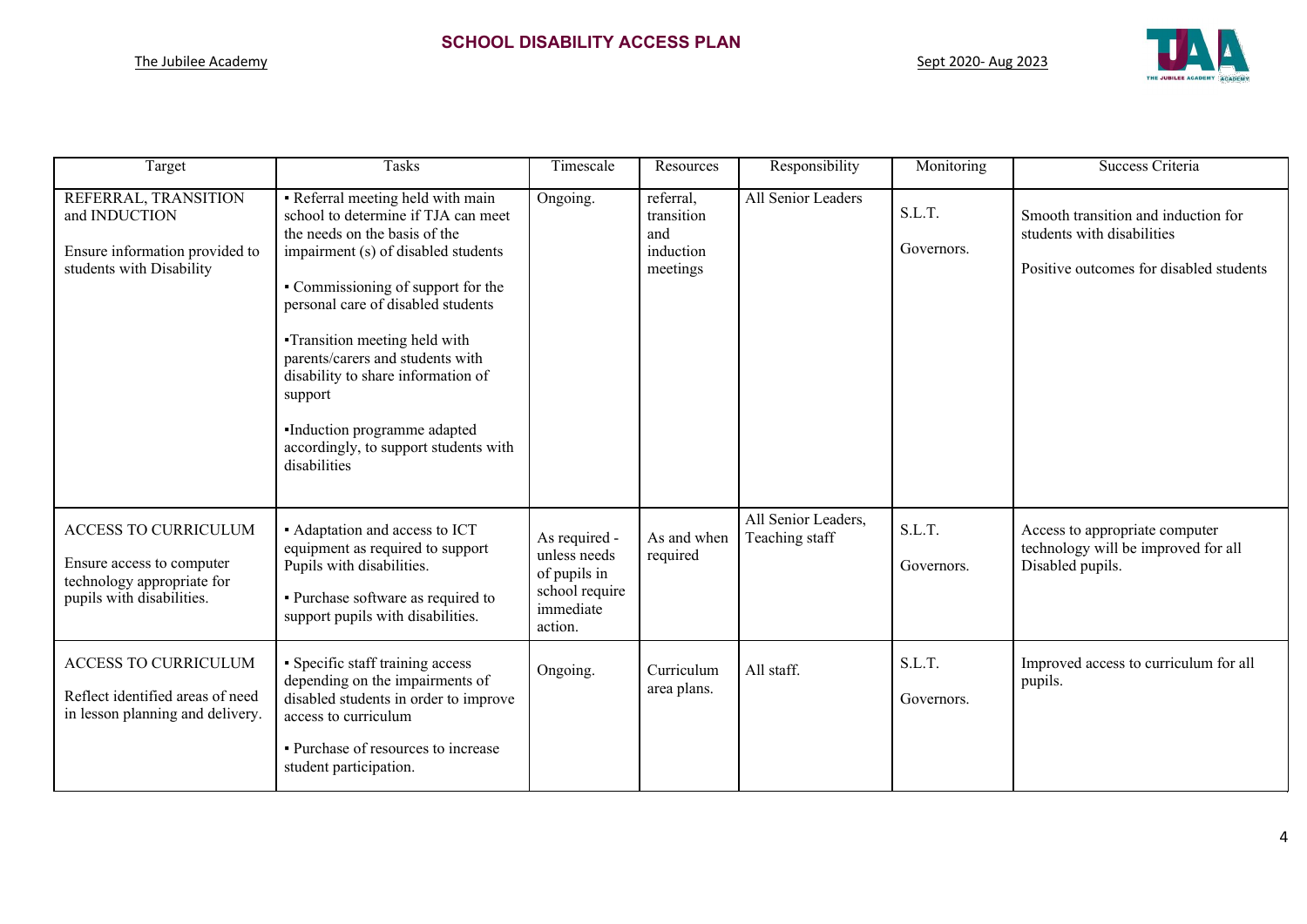| ACCESS TO CURRICULUM<br>Prioritise student participation<br>in school activities.                              | • Promote student awareness of the<br>rights of the child, especially Article<br>23: Children should have special care<br>& support if they need it.<br>• Ensure student activities are<br>accessible to all students. Including to<br>'Out of Hours' programmes and<br>offsite educational visits and<br>activities<br>• Where an activity cannot be made<br>accessible an alternative activity will<br>be made available<br>· Ensure the views and aspirations of<br>disabled students and their families<br>inform and guide this access plan | Ongoing. | PSHRE and<br>Curriculum<br>area plans. | All staff.<br>Pastoral support.           | S.L.T.<br>Governors.                      | Increased participation in school life for<br>students with disabilities reviewed<br>through lesson observations#<br>Annual student & parental survey<br>includes questions about safety and<br>accessibility                                                                                                                               |
|----------------------------------------------------------------------------------------------------------------|--------------------------------------------------------------------------------------------------------------------------------------------------------------------------------------------------------------------------------------------------------------------------------------------------------------------------------------------------------------------------------------------------------------------------------------------------------------------------------------------------------------------------------------------------|----------|----------------------------------------|-------------------------------------------|-------------------------------------------|---------------------------------------------------------------------------------------------------------------------------------------------------------------------------------------------------------------------------------------------------------------------------------------------------------------------------------------------|
| <b>SCHOOL POLICIES</b><br>Ensure all policies consider the<br>implications of Disability<br>Access.            | • Consider all policies in view of<br>priorities.<br>• Raise staff awareness of Equalities<br>legislation                                                                                                                                                                                                                                                                                                                                                                                                                                        | Ongoing. | $n/a$ .                                | Head of School<br>Governors<br><b>SBM</b> | Head of School<br>Governors<br><b>SBM</b> | Access to all aspects of school life for all<br>students.                                                                                                                                                                                                                                                                                   |
| <b>SCHOOL BUILDINGS</b><br>Ensure that access to school<br>buildings and site can meet<br>diverse pupil needs. | • Accessibility & clarity of signs<br>around school.<br>· Fully operational lift<br>• Clear identification of room<br>functions.<br>· Disability toilet<br>· PEEP - Personal Emergency<br><b>Evacuation Plan</b><br>• Allocated parking for parents of                                                                                                                                                                                                                                                                                           | Ongoing. | Site and<br>Maintenance<br>plans.      | Head of School<br>Governors<br><b>SBM</b> | Head of School<br>Governors<br><b>SBM</b> | Access to school buildings and site<br>improved.<br>All signs around school updated in<br>accordance to room changes Sept 2016<br>Successful refurbishment of the lift<br>system - achieved Aug 2014. Lift has<br>been serviced - September 2016<br>All rooms have clear identification<br>Disability toilet located on the ground<br>floor |